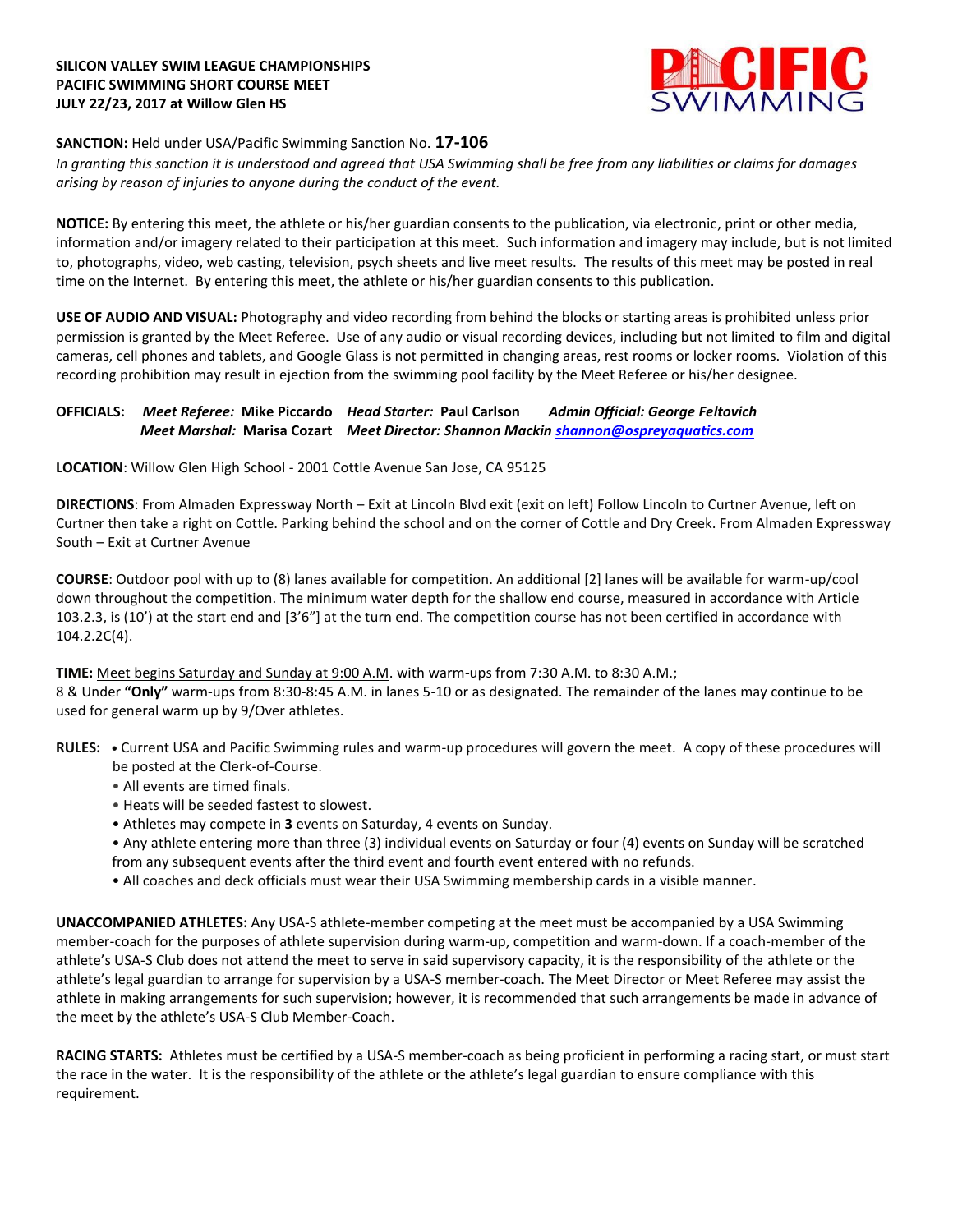#### **RESTRICTIONS:**

- Smoking and the use of other tobacco products is prohibited on the pool deck, in the locker rooms, in spectator seating or standing areas, and in all areas used by athletes, during the meet and during warm-up periods.
- Sale and use of alcoholic beverages is prohibited in all areas of the meet venue.
- No glass containers are allowed in the meet venue.
- No propane heater is permitted except for snack bar/meet operations.
- All shelters must be properly secured.
- Changing into or out of swimsuits other than in locker rooms or other designated areas is prohibited.

• Destructive devices, to include but not limited to, explosive devices and equipment, firearms (open or concealed), blades, knives, mace, stun guns and blunt objects are strictly prohibited in the swimming facility and its surrounding areas. If observed, the Meet Referee or his/her designee may ask that these devices be stored safely away from the public or removed from the facility. Noncompliance may result in the reporting to law enforcement authorities and ejection from the facility. Law enforcement officers (LEO) are exempt per applicable laws.

 Operation of a drone, or any other flying apparatus, is prohibited over the venue (pools, athlete/coach areas, spectator areas and open ceiling locker rooms) any time athletes, coaches, officials and/or spectators are present.

#### **ELIGIBILITY:**

• Athletes must be current members of USA-S and enter their name and registration number on the meet entry card as they are shown on their Registration Card. If this is not done, it may be difficult to match the athlete with the registration and times database. The meet host will check all athlete registrations against the SWIMS database and if not found to be registered, the Meet Director shall accept the registration at the meet (a \$10 surcharge will be added to the regular registration fee). Duplicate registrations will be refunded by mail.

• All athletes must be members of SVSL teams - BAY, CSC, OAQ, and SCSC (MAKO). Athletes may enter any event regardless of the times they've achieved.

• An athlete must have participated in at least one SVSL dual meet to be eligible to participate in the League

Championships. Unattached athletes may not score individual or team points.

• For award purposes on Sunday only, athletes will be divided into three divisions (A, B, & C) as follows: athletes in the "A" Division must have met at least the listed USA-S Motivational time standard; athletes in the "B" Division must have met at least the listed USA-S Motivational "B" time standard; all entry times slower than the listed "B" time standard will be in the "C" Division. Use the following URL to find the Time Standards <http://www.pacswim.org/swim-meet-times/standards>

- Entries with "NO TIME" will be ACCEPTED.
- Entry times submitted for this meet may be checked against a computer database and may be changed in accordance with Pacific Swimming Entry Time Verification Procedures.
- Disabled athletes are welcome to attend this meet and should contact the Meet Director or Meet Referee regarding any special accommodations on entry times and seeding per Pacific Swimming policy.
- Athletes 19 years of age and over may compete in the meet for time only, no awards. Such athletes must have met standards for the 17-18 age group.
- The athlete's age will be the age of the athlete on the first day of the meet.

**ENTRIES:** This is a team entered meet. All team entries must be submitted in HyTek Commlink format. Teams' individual and relay electronic data entry files are to be emailed by 7:00 P.M. Thursday July 13, 2017 to:  $oagmm2@gmail.com$ . The electronic data entry files will have precedence in a discrepancy. Payments must be made with a single team check written to the "SVSL" accompanied by a signed hard copy of the HyTek Individual Meet Entries Report by Name. Check must be delivered to Shannon Mackin no later than the start of the competition on Saturday, July 22, 2017. No late or deck entries will be accepted. No refunds will be made.

**RELAYS:** Computer Operator will print pink and blue relay cards for each team. Coaches may correct the order of athletes, if needed, before the relay event begins. Note: Athletes must swim in at least (1) individual event to be eligible to participate on a relay. Relays must be entered with team entry by July 14th. Only one relay per age group per team will be allowed to swim.

**ENTRY FEES:** \$4.00 per event plus an \$8.00 participation fee per athlete. \$9.00 per relay. Make your "one team check" payable to: "SVSL" and give to Shannon Mackin at the swim meet.

### **Make check payable to: SVSL**

### **Email Hy-Tek entries to: [oaqmm2@gmail.com](mailto:oaqmm2@gmail.com)**

**CHECK-IN:** On Saturday events will be pre seeded. No check in required.

On Sunday the meet will be deck seeded. Athletes must check-in at the Clerk-of-Course. No event shall be closed more than 30 minutes before the scheduled start of the session. Close of check-in for all individual events shall be no more than 60 minutes before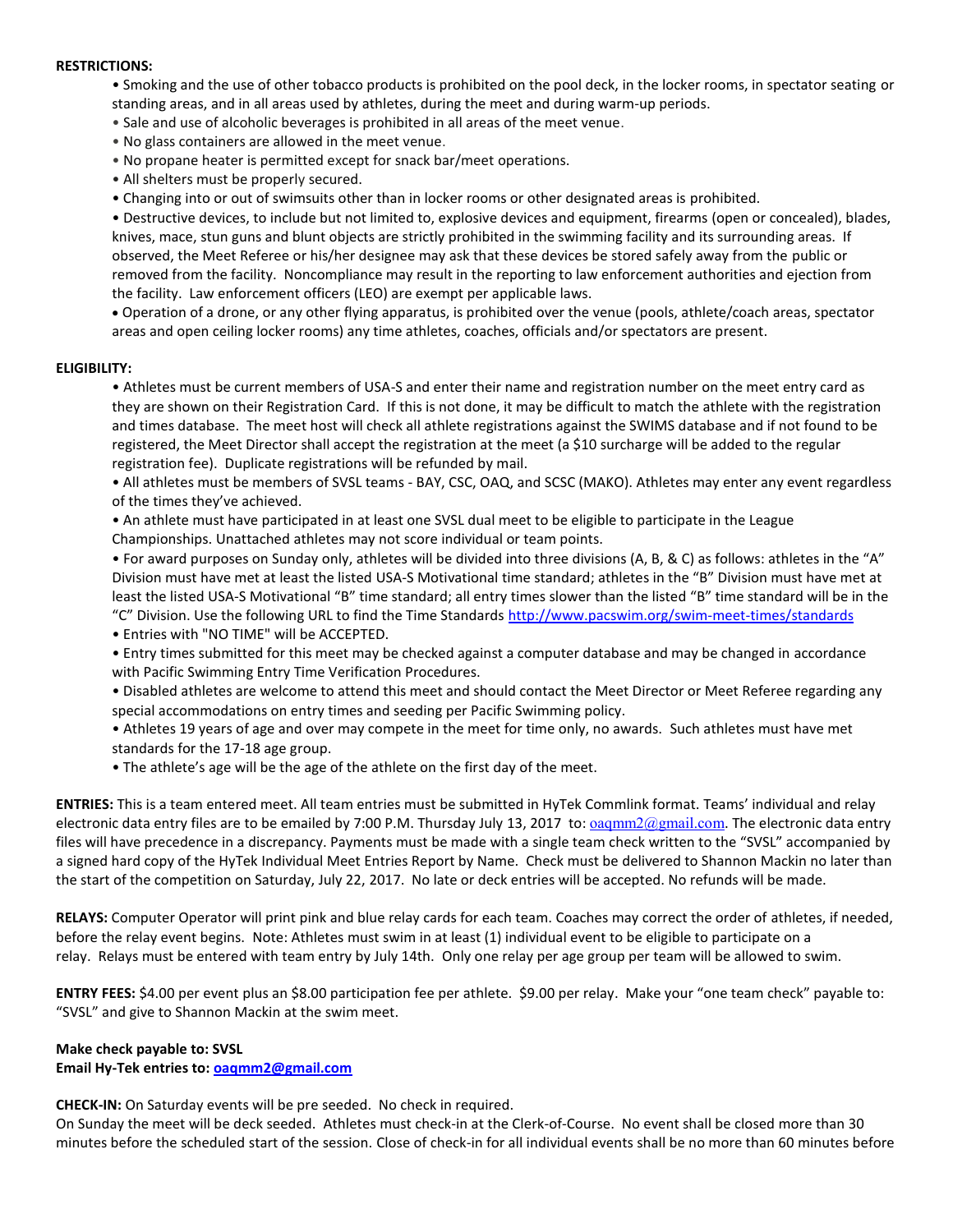the estimated time of the start of the first heat of the event. Athletes who do not check in will not be seeded and will not be allowed to compete in that event.

**SCRATCHES:** Athletes entered in an individual event that they have checked in for, must swim in the event unless they notify the clerk of the course before seeding for that event has begun. Athletes who miss an event they have checked in for will not be penalized.

**SCORING: Saturday Scoring:** Individual Event Pts: Gold Flight:20, 18, 16, 14, 12, 10, 8, 6, 4, 2/Silver Flight: 10, 9, 8, 7, 6, 5, 4, 3, 2, 1. Relay Event Points: 40, 36, 32, 28, 24, 20, 16 (only ONE relay per team per event may be entered or scored.)

**Sunday Scoring:** There is no individual or team scoring of points.

**AWARDS: Saturday Awards:** Distinctive awards for 1st-3rd and ribbons 4th through 10th place for both "Gold" and "Silver" Divisions. There will be team trophies for the top 3 teams with a special award for the team with the highest points per athlete. Individual high point medal awards for 1 through 3 for boys and girls in the "Gold" and "Silver" Divisions in the following age groups: 6 & UN (only one division), 7-8, 9-10, 11-12, 13-14, and 15-18. Each athlete will be eligible to win a high point award in one flight only, that flight will be the one in which the athlete places highest.

The "Gold Flight" will consist of athletes with entry times equal to or faster than the top 50% of all athletes entered. The "Silver Flight" will consist of all athletes whose entry time is slower than 50% of all athletes entered. ALL NT entries will be placed into the Silver Flight. If there are an odd number of athletes entered, the Silver Flight will have the extra athletes.

Athletes achieving new "PC-A" times will be awarded "A" medals by their own swim club. "All-Star" certificates and patches will be awarded to athletes placing 1-6 in the "Gold Flight."

**Sunday Awards:** 9 & Up events will be awarded ribbons for the 1-8 place finishers in the 9-10, 11-12, 13-14, & 15-18 age groups. 11 & Up events will be awarded ribbons for the 1-8 place finishers in the 11-12, 13-14, & 15-18 age groups. 12 & UN events will be awarded ribbons 1-8 place finishers in the 6 & Un, 7-8, 9-10, & 11-12 age groups. Open events will be awarded ribbons for the 1-8 place finishers in the 6 & Un.,7-8, 9-10, 11-12, 13-14, & 15-18 age groups.

**ADMISSION:** Free.

**REFRESHMENTS:** Coaches and deck officials will be provided lunch.

**MISCELLANEOUS:** No overnight parking is allowed. Facilities will not be provided after meet hours.

| EVENT SUMMARY |  |  |  |
|---------------|--|--|--|
|               |  |  |  |

| <b>SATURDAY</b>   |               |               | <b>SUNDAY</b>   |                 |                 |                 |                 |
|-------------------|---------------|---------------|-----------------|-----------------|-----------------|-----------------|-----------------|
| <b>8 &amp; UN</b> | $9 - 10$      | $11 - 12$     | 13-18           | 8 & UN          | $9 - 10$        | $11 - 12$       | $13 - 18$       |
| 100 M.R.          | 200 M.R.      | 200 M.R.      | 200 M.R.        | <b>200 FREE</b> | <b>200 FREE</b> | 400 IM          | 400 IM          |
| <b>25 FLY</b>     | <b>50 FLY</b> | <b>50 FLY</b> | <b>100 FLY</b>  | 50 BREAST       | 50 BREAST       | <b>200 FREE</b> | <b>200 FREE</b> |
| 25 BACK           | 50 BACK       | 50 BACK       | 100 BACK        | 100 IM          | 100 IM          | 50 BREAST       | 200 BREAST      |
| 100 IM            | 100 IM        | 100 IM        | 200 IM          | 100 BACK        | 100 BACK        | 100 IM          | 100 BACK        |
| 25 BREAST         | 50 BREAST     | 50 BREAST     | 100 BREAST      | <b>100 FLY</b>  | <b>100 FLY</b>  | 200 BREAST      | <b>100 FLY</b>  |
| 25 FREE           | 50 FREE       | 50 FREE       | <b>100 FREE</b> | <b>100 FREE</b> | <b>200 FREE</b> | 100 BACK        | <b>100 FREE</b> |
| 100 F.R.          | 200 F.R.      | 200 F.R.      | 200 F.R.        | 50 BACK         | 50 BACK         | <b>100 FLY</b>  | 200 IM          |
|                   |               |               |                 | 100 BREAST      | 200 IM          | <b>100 FREE</b> | 200 BACK        |
|                   |               |               |                 | <b>50 FLY</b>   | 100 BREAST      | 50 BACK         | 100 BREAST      |
|                   |               |               |                 | <b>50 FREE</b>  | <b>50 FLY</b>   | 200 IM          | <b>200 FLY</b>  |
|                   |               |               |                 |                 | 50 FREE         | 200 BACK        | 50 FREE         |
|                   |               |               |                 |                 | <b>500 FREE</b> | 100 BREAST      | <b>500 FREE</b> |
|                   |               |               |                 |                 |                 | <b>50 FLY</b>   |                 |
|                   |               |               |                 |                 |                 | <b>200 FLY</b>  |                 |
|                   |               |               |                 |                 |                 | 50 FREE         |                 |
|                   |               |               |                 |                 |                 | <b>500 FREE</b> |                 |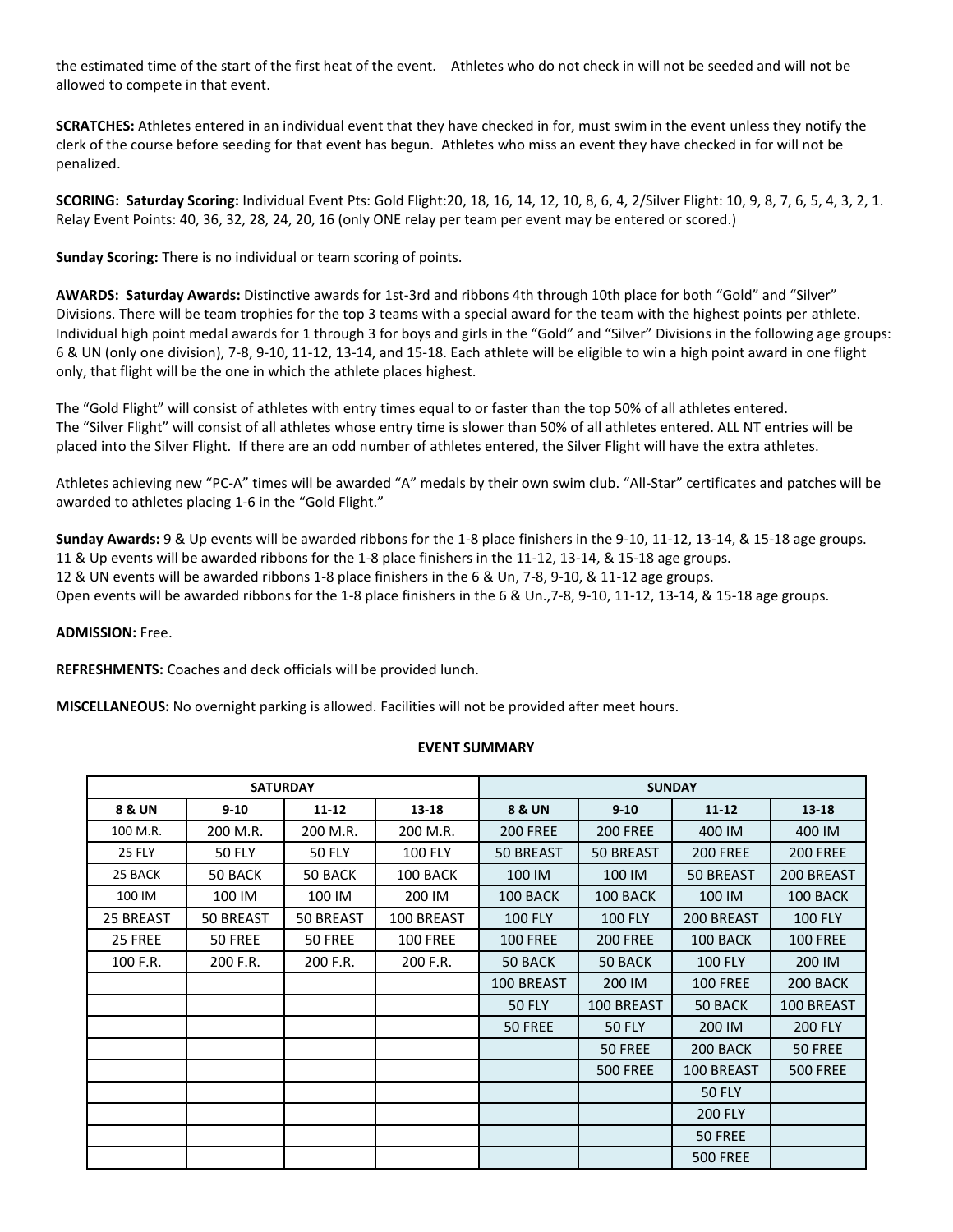## **EVENTS**

# **Saturday, July 22, 2017**

| <b>GIRLS</b><br><b>EVENT#</b> | <b>EVENT</b>      | <b>BOYS</b><br><b>EVENT#</b> |
|-------------------------------|-------------------|------------------------------|
| 1                             | 15-18 200 M.R.    | 2                            |
| 3                             | 13-14 200 M.R.    | 4                            |
| 5                             | 11-12 200 M.R.    | 6                            |
| 7                             | 9-10 200 M.R.     | 8                            |
| 9                             | 8 & U 100 M.R.    | 10                           |
| 11                            | 15 & O 100 Fly    | 12                           |
| 13                            | 13-14 100 Fly     | 14                           |
| 15                            | 11-12 50 Fly      | 16                           |
| 17                            | 9-10 50 Fly       | 18                           |
| 19                            | 7-8 25 Fly        | 20                           |
| 21                            | 6& U 25 Fly       | 22                           |
| 23                            | 15 & O 100 Back   | 24                           |
| 25                            | 13-14 100 Back    | 26                           |
| 27                            | 11-12 50 Back     | 28                           |
| 29                            | 9-10 50 Back      | 30                           |
| 31                            | 7-8 25 Back       | 32                           |
| 33                            | 6& U 25 Back      | 34                           |
| 35                            | 15 & O 200 IM     | 36                           |
| 37                            | 13-14 200 IM      | 38                           |
| 39                            | 11-12 100 IM      | 40                           |
| 41                            | 9-10 100 IM       | 42                           |
| 43                            | 7-8 100 IM        | 44                           |
| 45                            | 6 & U 100 IM      | 46                           |
| 47                            | 15 & O 100 Breast | 48                           |
| 49                            | 13-14 100 Breast  | 50                           |
| 51                            | 11-12 50 Breast   | 52                           |

| <b>EVENT</b>    | <b>BOYS</b><br><b>EVENT#</b> | <b>GIRLS</b><br><b>EVENT#</b> | <b>EVENT</b>    | <b>BOYS</b><br><b>EVENT#</b> |
|-----------------|------------------------------|-------------------------------|-----------------|------------------------------|
| 15-18 200 M.R.  | 2                            | 53                            | 9-10 50 Breast  | 54                           |
| 13-14 200 M.R.  | 4                            | 55                            | 7-8 25 Breast   | 56                           |
| 11-12 200 M.R.  | 6                            | 57                            | 6 & U 25 Breast | 58                           |
| 9-10 200 M.R.   | 8                            | 59                            | 15 & O 100 Free | 60                           |
| 8 & U 100 M.R.  | 10                           | 61                            | 13-14 100 Free  | 62                           |
| 15 & O 100 Fly  | 12                           | 63                            | 11-12 50 Free   | 64                           |
| 13-14 100 Fly   | 14                           | 65                            | 9-10 50 Free    | 66                           |
| 11-12 50 Fly    | 16                           | 67                            | 7-8 25 Free     | 68                           |
| 9-10 50 Fly     | 18                           | 69                            | 6 & U 25 Free   | 70                           |
| 7-8 25 Fly      | 20                           | 71                            | 15-18 200 F.R.  | 72                           |
| 6& U 25 Fly     | 22                           | 73                            | 13-14 200 F.R.  | 74                           |
| 15 & O 100 Back | 24                           | 75                            | 11-12 200 F.R.  | 76                           |
| 13-14 100 Back  | 26                           | 77                            | 9-10 200 F.R.   | 78                           |
| 11-12 50 Back   | 28                           | 79                            | 8 & U 100 F.R.  | 80                           |
|                 |                              |                               |                 |                              |